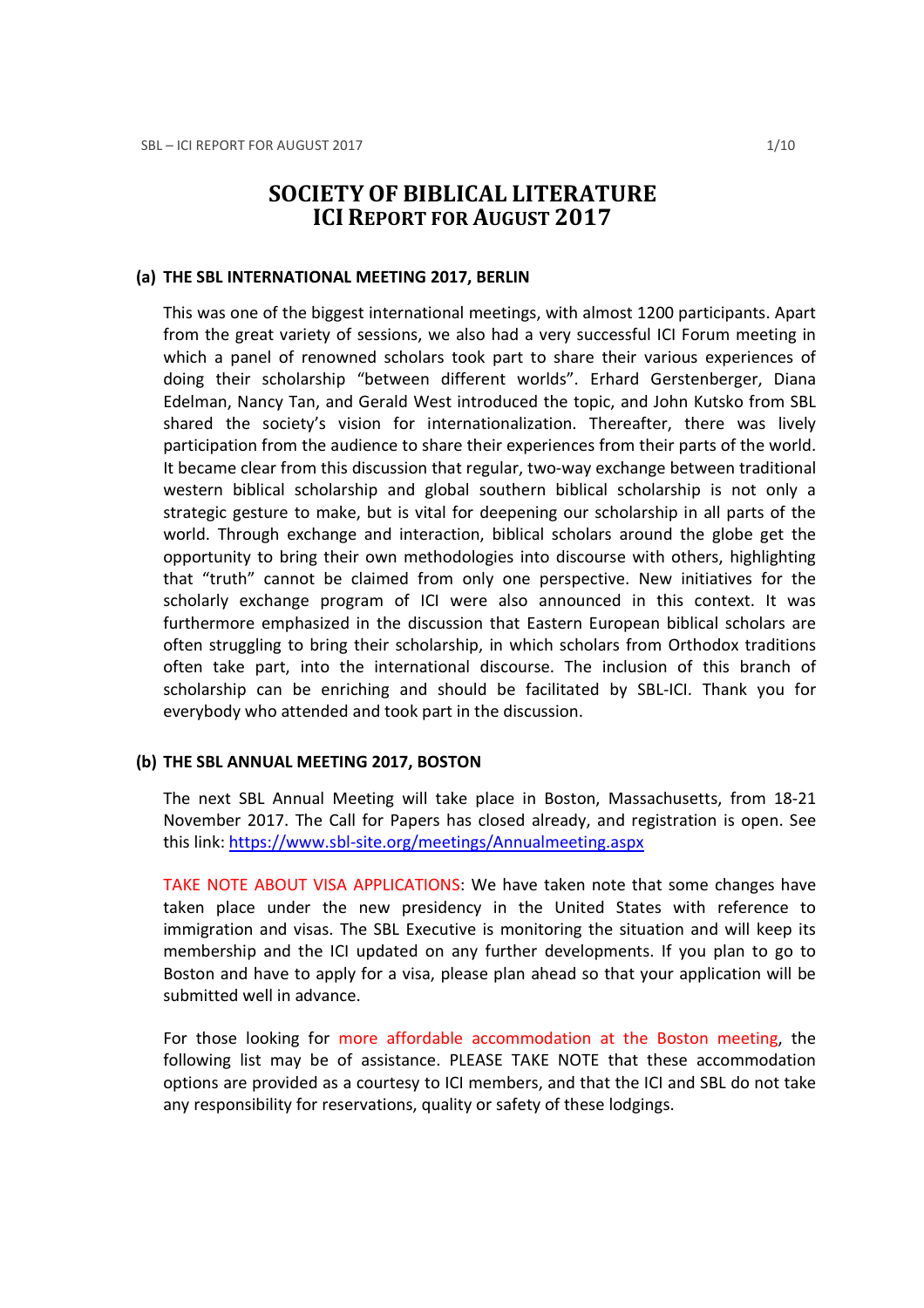| HI Boston**                                               | www.bostonhostel.org             | 19 Stuart Street, Boston,<br>MA02116            | \$60  |
|-----------------------------------------------------------|----------------------------------|-------------------------------------------------|-------|
| <b>Armory Guest</b><br>House**                            | www.thearmoryhouse.com           | 62-64 Amory Street,<br>Cambridge, MA 02139      | \$86  |
| Quarters on DOT<br>by Short Term<br><b>Rentals Boston</b> | www.shorttermrentalsboston.com   | 80 Dorchester Street,<br>Boston, MA 02127       | \$100 |
| La Quinta Inn &<br>Suites Boston -<br>Somerville          | www.lg.com                       | 23 Cummings St.,<br>Somerville, MA 02145        | \$105 |
| Ramada Boston                                             | www.wyndhamhotels.com            | 800 Morrissey Bouldevard,<br>Boston, MA 02122   | \$119 |
| Best Western Plus<br><b>Boston Hotel</b>                  | www.bestwestern.com              | 891 Massachusetts Ave.,<br>Boston, MA 02118     | \$122 |
| Coolidge Corner<br>Guest House**                          | www.brooklinebedandbreakfast.com | 17-19 Littell Road,<br>Brookline, MA 02146-6504 | \$129 |

\*\*Hostel or guest house may have common shared dormitories or bathrooms

#### (c) THE SBL INTERNATIONAL MEETING 2018, HELSINKI

The next SBL International Meeting will take place in Helsinki, Finland, from 30 July to 3 August 2018. The Call for Papers will open soon. See this link: https://www.sblsite.org/meetings/Internationalmeeting.aspx

A forum meeting of ICI will again take place at the Helsinki conference. The details will be conveyed through this newsletter at a later stage.

#### (d) NEW!!!! SBL INTERNATIONAL TRAVEL AWARDS

The SBL will be expanding its international travel award program in the near future. The following is planned:

"As of December 1, 2017, the SBL International Travel Awards program will begin accepting applications. The SBL International Travel Awards offer opportunities to current SBL members outside North America to attend the Annual or International Meeting, to participate in the program, to enhance their professional development, and to build their network with fellow scholars. These grants help facilitate the work of Program Units and the International Cooperation Initiative ("ICI"). These grants are intended to support underrepresented and underresourced scholars. As such, preference will be given to women, ethnic/racial minorities, and members from ICIqualifying countries. A key criterion is an applicant's demonstrable financial need.

Four International Travel Award Panels (ITAP) will administer the awards each year, serving four geographic regions: Asia and Pacific; Latin America and Caribbean; Africa and Middle East; and Eastern Europe.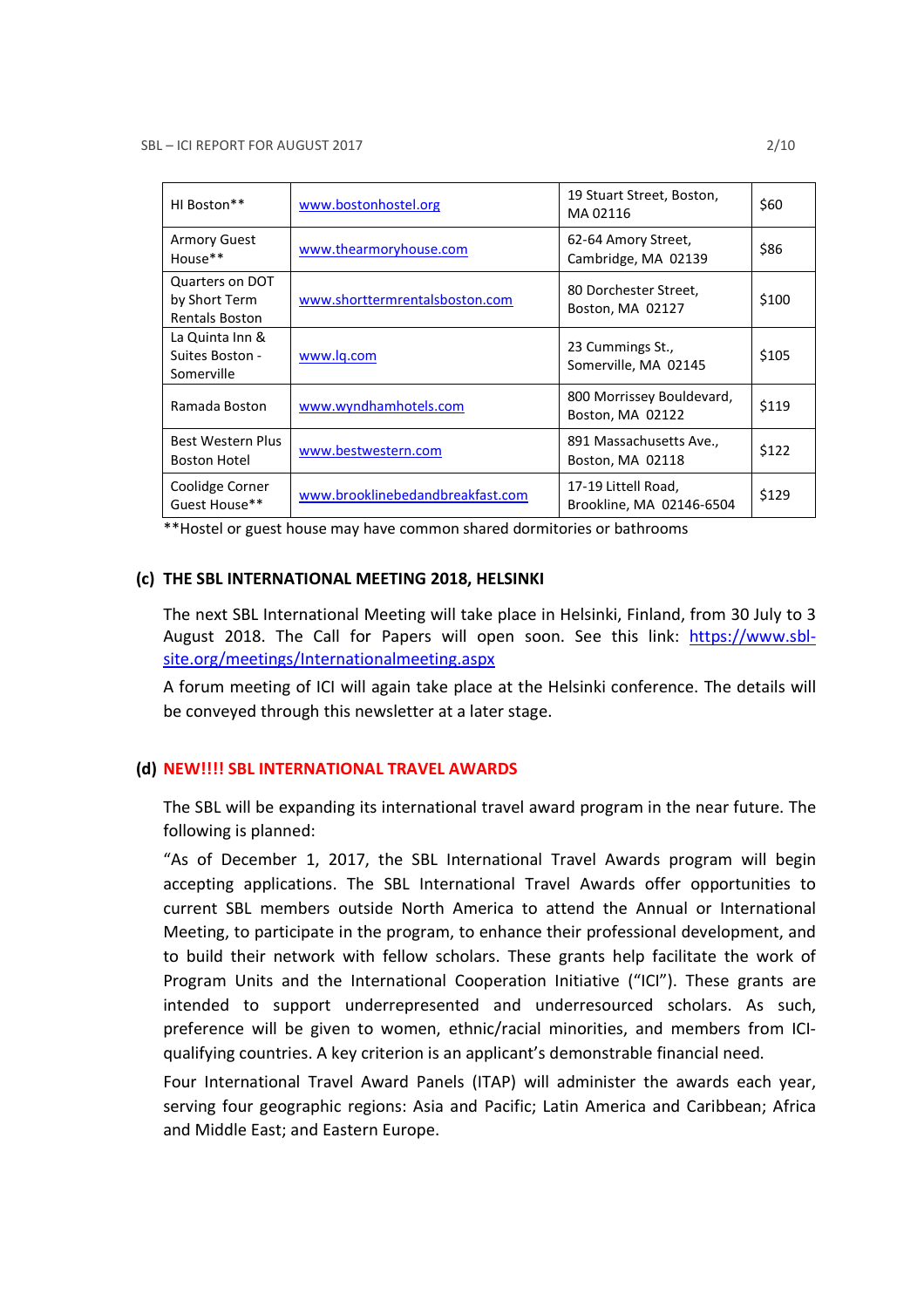For awards offered in 2018, each ITAP will administer \$3,000 in awards in each region. The panels may determine the best distribution of funds (e.g., as one \$1000 and one \$2000 award, or as three awards of \$1000 each). The applicants must attend the Annual or International Meetings, but may or may not participate in the program, depending upon their needs expressed in the application. All grants include lodging (one room, single or shared) for four nights and complimentary meeting registration. Recipients may not have attended an Annual or International Meeting within the last five (5) years. Further news about this exciting development will be conveyed through this newsletter, and the call for applications will also be circulated through the ICI newsletter address list.

# (e) PUBLICATION IN ANCIENT NEAR EAST MONOGRAPHS (ANEM) / MONOGRAFIAS SOBRE EL ANTIGUO CERCANO ORIENTE (MACO)

ANEM/MACO is a series that was established by the SBL at the request of the International Cooperation Initiative (ICI), and which is co-edited by Alan Lenzi and Juan Tebes. The series publishes volumes on the Ancient Near East (including ancient Israel) electronically and makes them freely available for download. (Paperback and hardback versions of the volumes are available too, for a reasonable price.) Any work published in ANEM/MACO is freely available in electronic version to anyone in perpetuity. To view the volumes published in the series, please go to http://www.sblsite.org/publications/Books\_ANEmonographs.aspx

The latest volumes in ANEM/MACO is:

**Household and Family Religion in Persian-Period Judah: An Archaeological Approach** 

By José E. Balcells Gallarreta

Balcells Gallarreta investigates the ritual artifacts from Persian period Tell en-Nasbeh in their original contexts, as a case study that provides a deeper understanding of the religious ideas and practices of households in Persian period Judah. Unlike previous scholarship that focused on official or state religion, he utilizes archaeology of religion and domestic contexts to reveal the existence of household religion and rituals in Persian period Tell en-Nasbeh, along with other contemporary sites in Yehud. Archaeological data from Tell en-Nasbeh and other sites in the Shephelah region of Yehud demonstrate that family and household rituals and religion were practiced in Persian period Judah.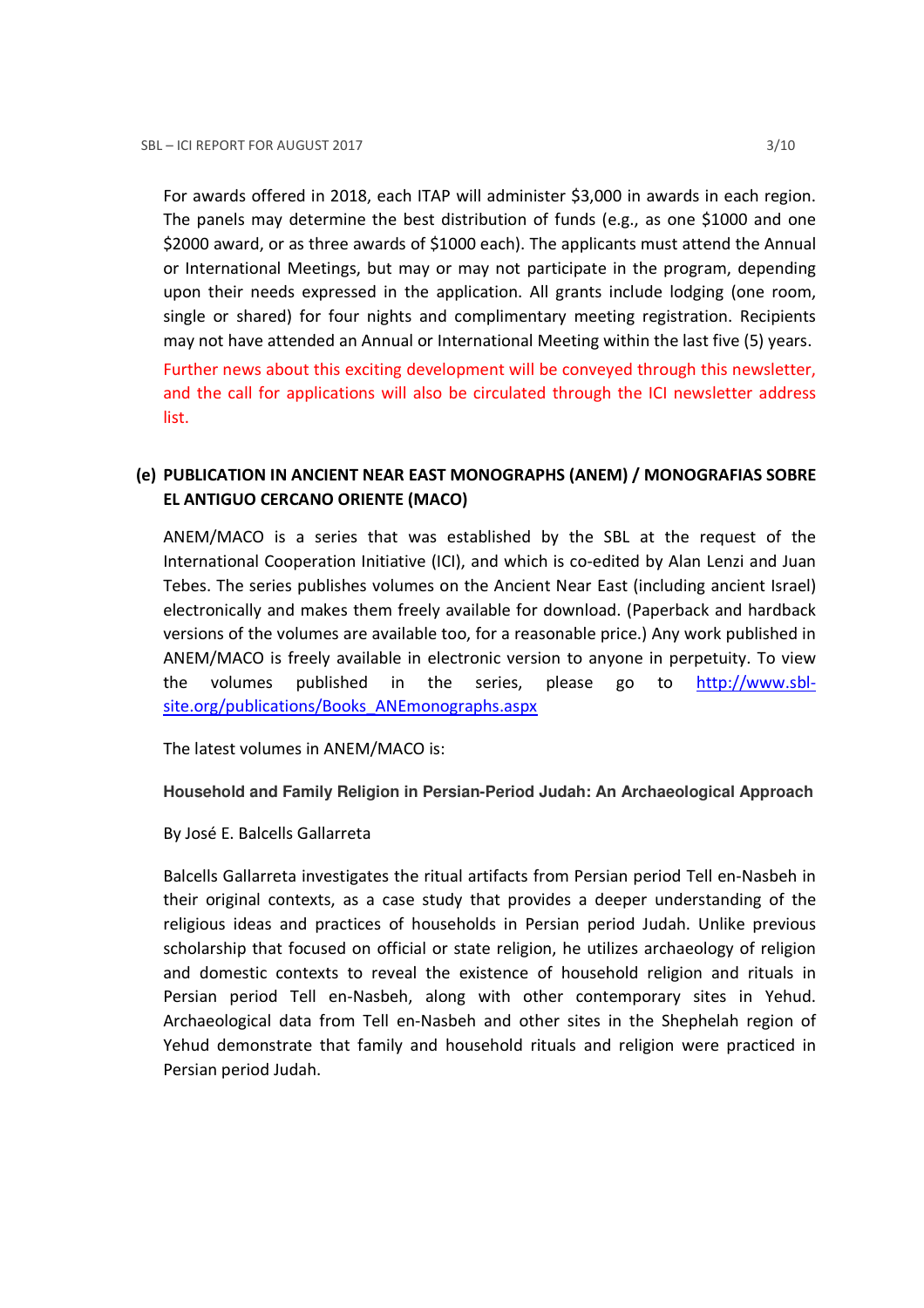## Features:

- Examination of remains from an extensively excavated site
- Maps, tables, photos, and illustrations
- Analysis of Persian-period biblical texts

To download the book for free, paste the following link into your browser: https://www.sbl-site.org/assets/pdfs/pubs/9780884142256\_OA.pdf

## (f) PUBLICATION IN INTERNATIONAL VOICES IN BIBLICAL STUDIES (IVBS)

IVBS is a series that was established by the SBL at the request of the International Cooperation Initiative (ICI), and which is co-edited by Monica Melanchthon and Jione Havea. IVBS encourages in particular submissions from scholars in the present seven international regions for which it has editorial boards: Africa, Central and Eastern Europe, Latin America, Middle East-South Asia, Northeast Asia, Pacific, and Southeast Asia. Interregional collaborations are also welcome. IVBS publishes works in English and in any other language for which its editors can find qualified peer reviewers. Any work published in IVBS is freely available to anyone in perpetuity. The series publishes work generally in the area of reception history and criticism. The scope is not limited to any particular biblical text or historical timeframe. The works will mainly be published in English and, wherever possible, also in primary languages of authors. For more information please go to http://ivbs.sbl-site.org/home.aspx. If you would consider publishing your work in this series, feel free to contact one of the two general editors, Monica Melanchthon or Jione Havea.

The latest volume in IVBS is:

## Reading Ruth in Asia

Edited by Jione Havea and Peter Lau

This monograph contains readings of texts and themes from the Book of Ruth by scholars from Asia. There is a strong mix of postcolonial and contextual flavors in the essays, which together give readers a taste of Biblical Criticism in Asia. Special attention is given to the literary, cultural, gender and minoritized subjects in the Book of Ruth.

To download the book for free, paste the following link into your browser: http://ivbs.sbl-site.org/uploads/9780884141006\_OA.pdf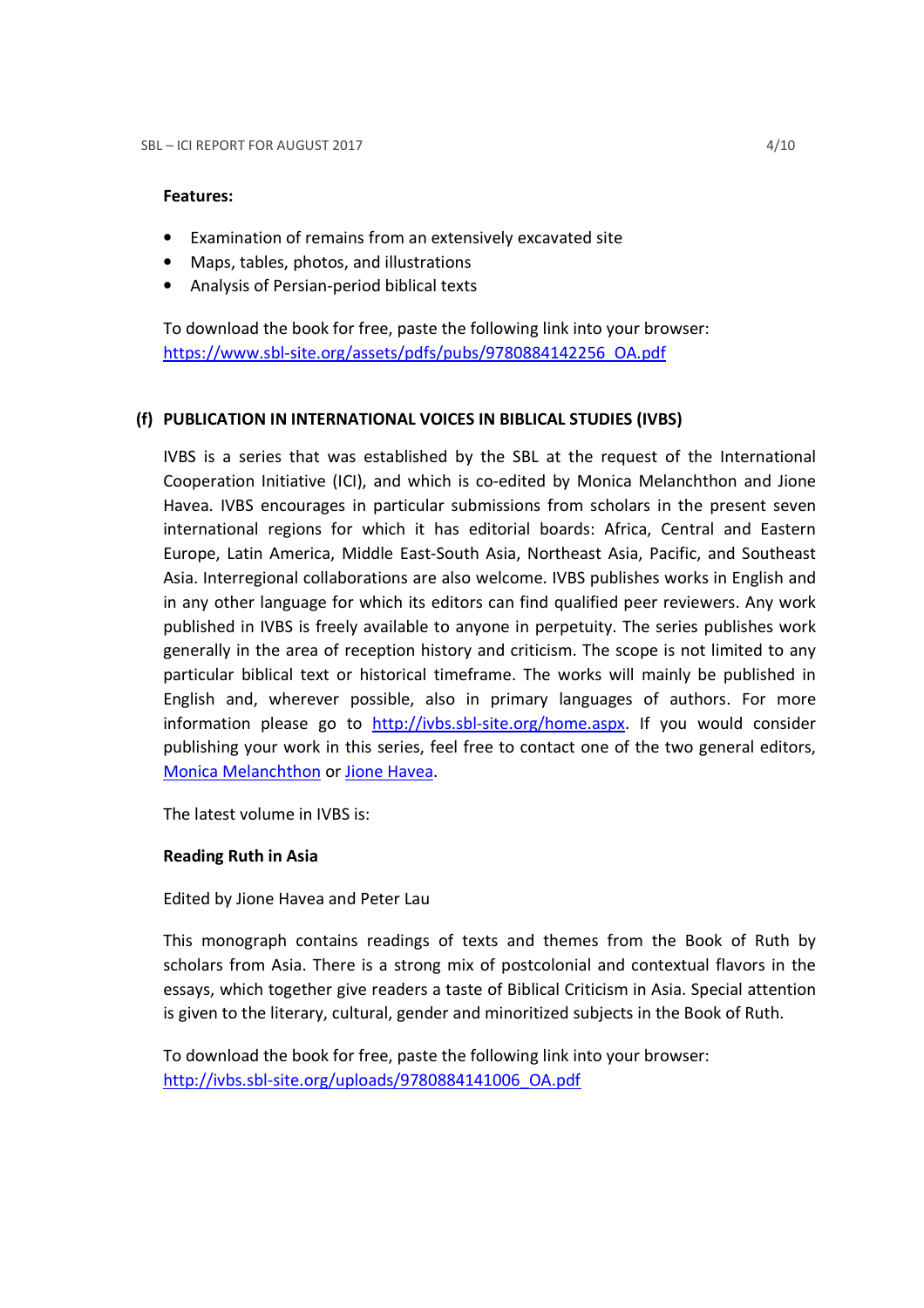#### (g) PUBLICATIONS: ONLINE BOOKS – NEW BOOKS ADDED

For a full alphabetic list of all publications available for free in the ICI book repository program, please go to: http://www.sbl-site.org/publications/Books\_ICIbooks.aspx)

#### Religious Competition in the Greco-Roman World

DesRosiers, Nathaniel P., and Lily C. Vuong, eds. Religious Competition in the Greco-Roman World. Writings from the Greco-Roman World Supplement series 10. Atlanta: SBL Press, 2016.

Scholars in the fields of late antique Christianity, neoplatonism, New Testament, art history, and rabbinics examine issues related to authority, identity, and change in religious and philosophical traditions of late antiquity. The specific focus of the volume is the examination of cultural producers and their particular viewpoints and agendas in an attempt to shed new light on the religious thinkers, texts, and material remains of late antiquity. The essays explore the major creative movements of the era, examining the strategies used to develop and designate orthodoxies and orthopraxies. This collection of essays reinterprets dialogues between individuals and groups, illuminating the mutual competition and influence among these ancient thinkers and communities.

#### Lydia as a Rhetorical Construct in Acts

Gruca-Macaulay, Alexandra. Lydia as a Rhetorical Construct in Acts. Emory Studies in Early Christianity 18. Atlanta : SBL Press, 2016.

In Lydia as a Rhetorical Construct in Acts, Gruca-Macaulay explores the sociorhetorical function of the story of Lydia, a named Lydian woman ancient interpreters would have associated with cultural stereotypes of Lydians. As a rhetorical figure, Lydia both influenced and was influenced by the ideology of the surrounding text in Acts 16, as well as the approach Luke–Acts as a whole takes to people who are somehow like Lydia.

#### The Joseph of Genesis as Hellenistic Scientist

Jovanović, Ljubica. The Joseph of Genesis as Hellenistic Scientist. Hebrew Bible Monographs 48. Sheffield: Sheffield Phoenix Press, 2013.

To today's confrontations between religion and science Jovanovic contrasts the vibrant collaboration that characterizes Jewish, Christian, and Islamic beginnings. Designation of the patriarch Joseph as both a dream interpreter and a diviner (Gen. 44.4, 15) is a specific example of biblical appropriation of the ancient Mediterranean understanding of cup divination and dream interpretation as among the scientific activities of its social, spiritual, and academic elite.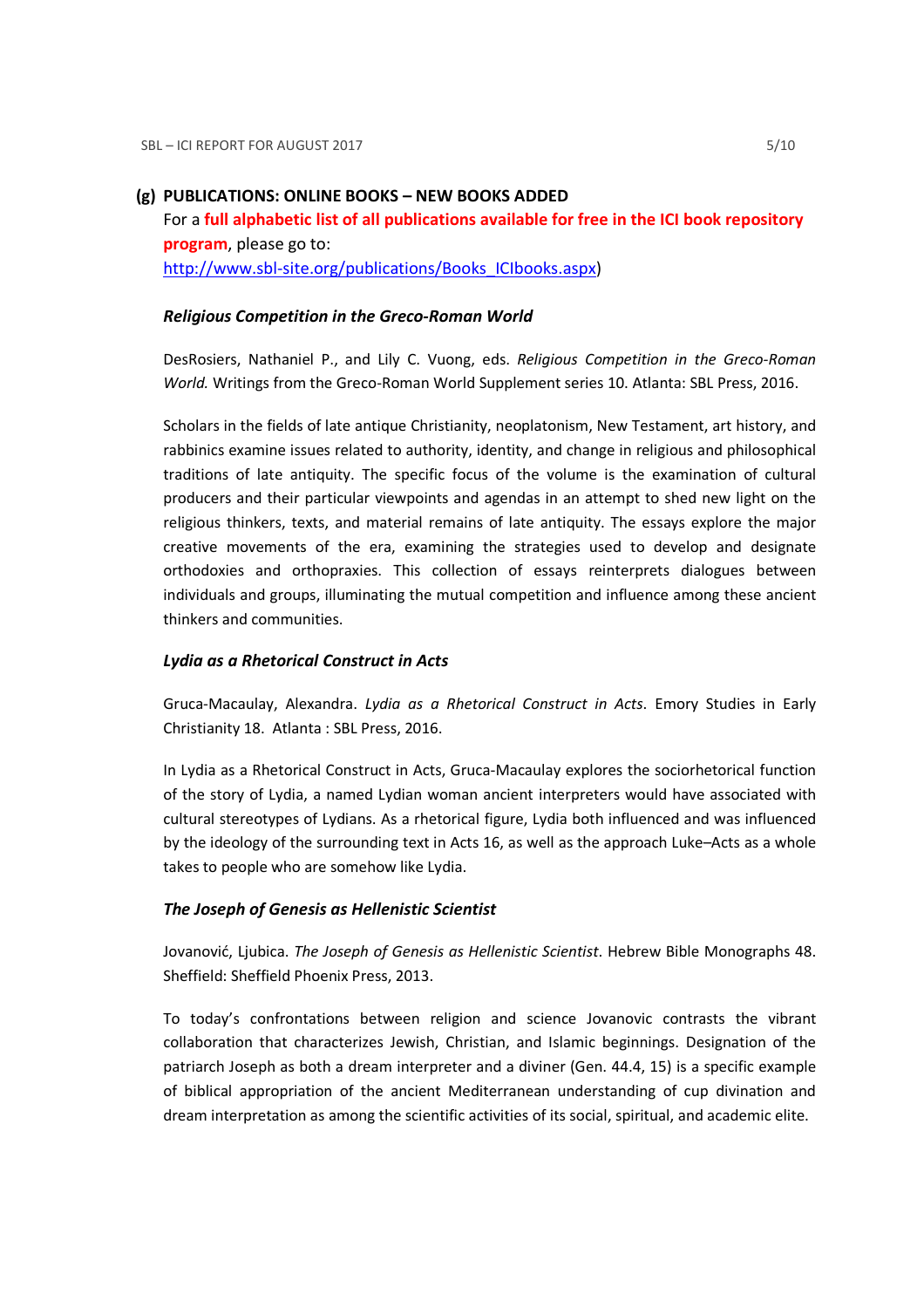# XV Congress of the International Organization for Septuagint and Cognate Studies, Munich, 2013

Kraus, Wolfgang, Michaël N. van der Meer, and Martin Meiser. XV Congress of the International Organization for Septuagint and Cognate Studies, Munich, 2013. Septuagint and Cognate Studies 64. Atlanta: SBL Press, 2016.

The study of Septuagint offers essential insights in ancient Judaism and its efforts to formulate Jewish identity within a non-Jewish surrounding culture. This book includes the papers given at the XV Congress of the International Organization for Septuagint and Cognate Studies (IOSCS), held in Munich, Germany, in 2013. The first part of this book deals with questions of textual criticism. The second part is dedicated to philology. The third part underlines the increasing importance of Torah in Jewish self-definition.

## Foundations for Sociorhetorical Exploration: A Rhetoric of Religious Antiquity Reader

Robbins, Vernon K., Robert H. von Thaden Jr., and Bart B. Bruehler. Foundations for Sociorhetorical Exploration: A Rhetoric of Religious Antiquity Reader. Rhetoric of Religious Antiquity 4. Atlanta: SBL Press, 2016.

This volume collects essays that represent intellectual milestones that are informing sociorhetorical interpretation during the twenty-first century. The essays are arranged into five parts: (1) Topos; (2) Cultural Geography and Critical Spatiality; (3) Rhetorolects and Conceptual Blending; (4) Rhetography; and (5) Rhetorical Force.

## Other Publishers' Resources and Resources in Spanish

Oxford University Press offers free and reduced rate access to dozens of countries. Learn more on their website.

We thank the Instituto Multidisciplinario de Historia y Ciencias Humanas who is willing to make some direct links to free Spanish publications available on the ICI book repository page. See the following link. Links are available there to the following books (in Spanish):

- Excavation reports of Tell el-Ghaba (Egypt)
- Study of Stela of Gebel Barkal (Egypt)
- Proceedings I institute worshop (includes articles on ANE)
- Proceedings II institute worshop (includes articles on ANE)
- Proceedings III institute worshop (includes articles on ANE)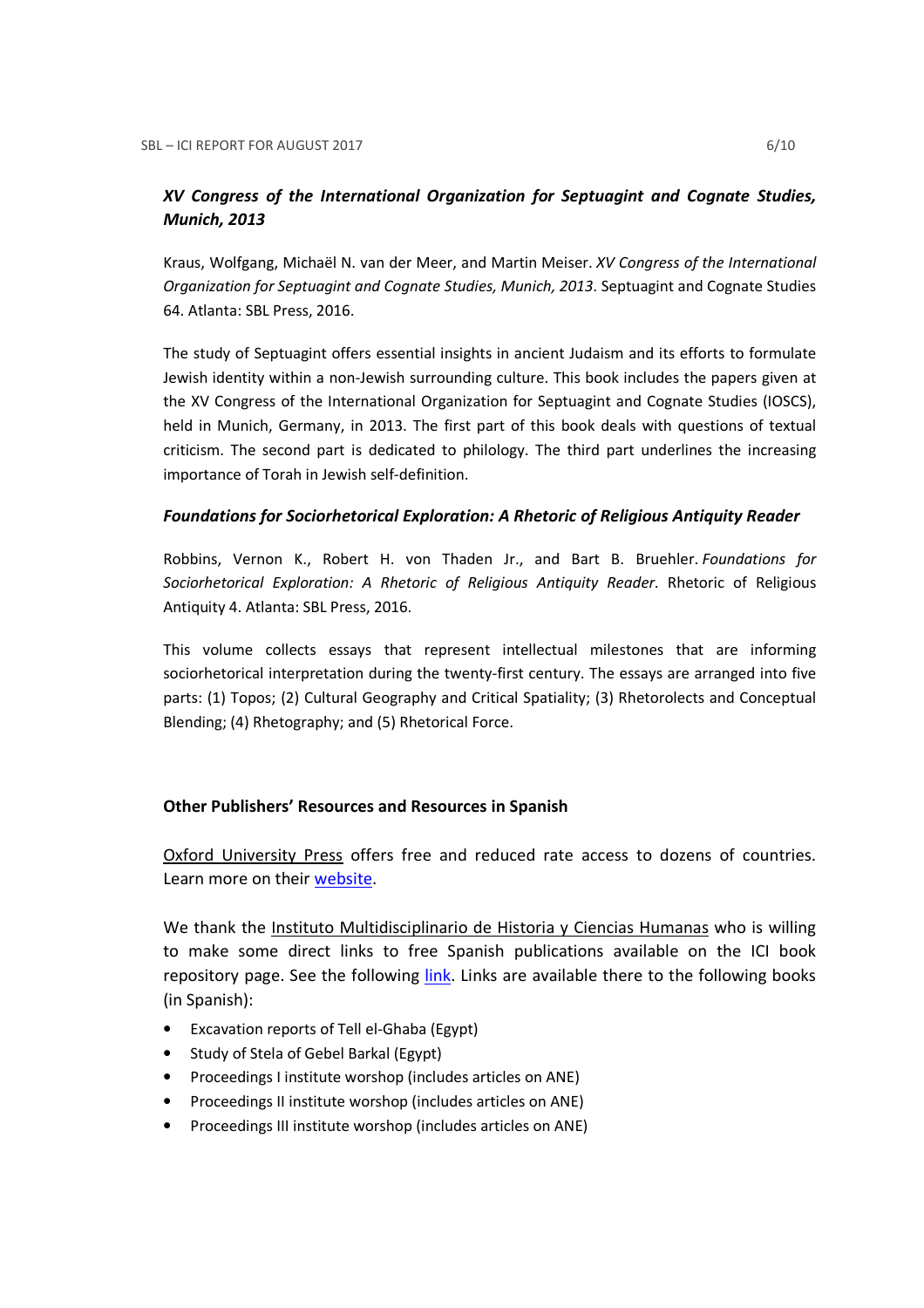There is also a link to the following Spanish journal:

• Journal of Egyptological Studies

## JSTOR provides free or low cost access to more than 1,500 institutions in 69 countries

More than 1,500 institutions in Africa and other developing nations receive access to JSTOR free of charge or for steeply reduced fees. This is made possible through a combination of philanthropic support and the fees paid by libraries in other countries around the world, as well as publishers' eagerness to support this work. More information is available about JSTOR's African Access Initiative and Developing Nations Access Initiative programs.

## Need JSTOR Access?

As part of your Society of Biblical Literature membership, save 50% on the annual JPASS plan, your personal access to the JSTOR archive. With more than 1,900 scholarly journals, JSTOR is one of the world's leading academic databases. Millions of users worldwide rely on JSTOR for research, fact checking, and book reviews. This discounted subscription includes unlimited reading access and 120 article downloads. JSTOR adds new titles every month so you'll have a growing collection of the world's leading peerreviewed journals only a click away.

To access the discounted JPASS, log-in to the SBL website with your member ID. Just below where you entered your member ID, click membership benefits. You will see JSTOR's JPASS among the benefits and a link "To get your savings: click here."

## (h) ICI TEACHING COLLABORATION PROGRAM

In order to facilitate the exchange of scholars and institutions in biblical studies across the globe, a teaching collaboration program is run by the ICI. The facility consists of lists of scholars and institutions interested in exchanges that are made available on the SBL website. See: http://sbl-site.org/educational/ICITeaching.aspx. If you or your institution is interested in such collaboration, please visit the site and enroll yourself in these lists. For more information, contact Jackie du Toit.

## (i) JOURNAL OF BIBLICAL LITERATURE (JBL) ARCHIVE

Take note that an archive with JBL articles from volume 122.1 of 2003 through volume 130.1 of 2011 is available online to people accessing the SBL website from any ICI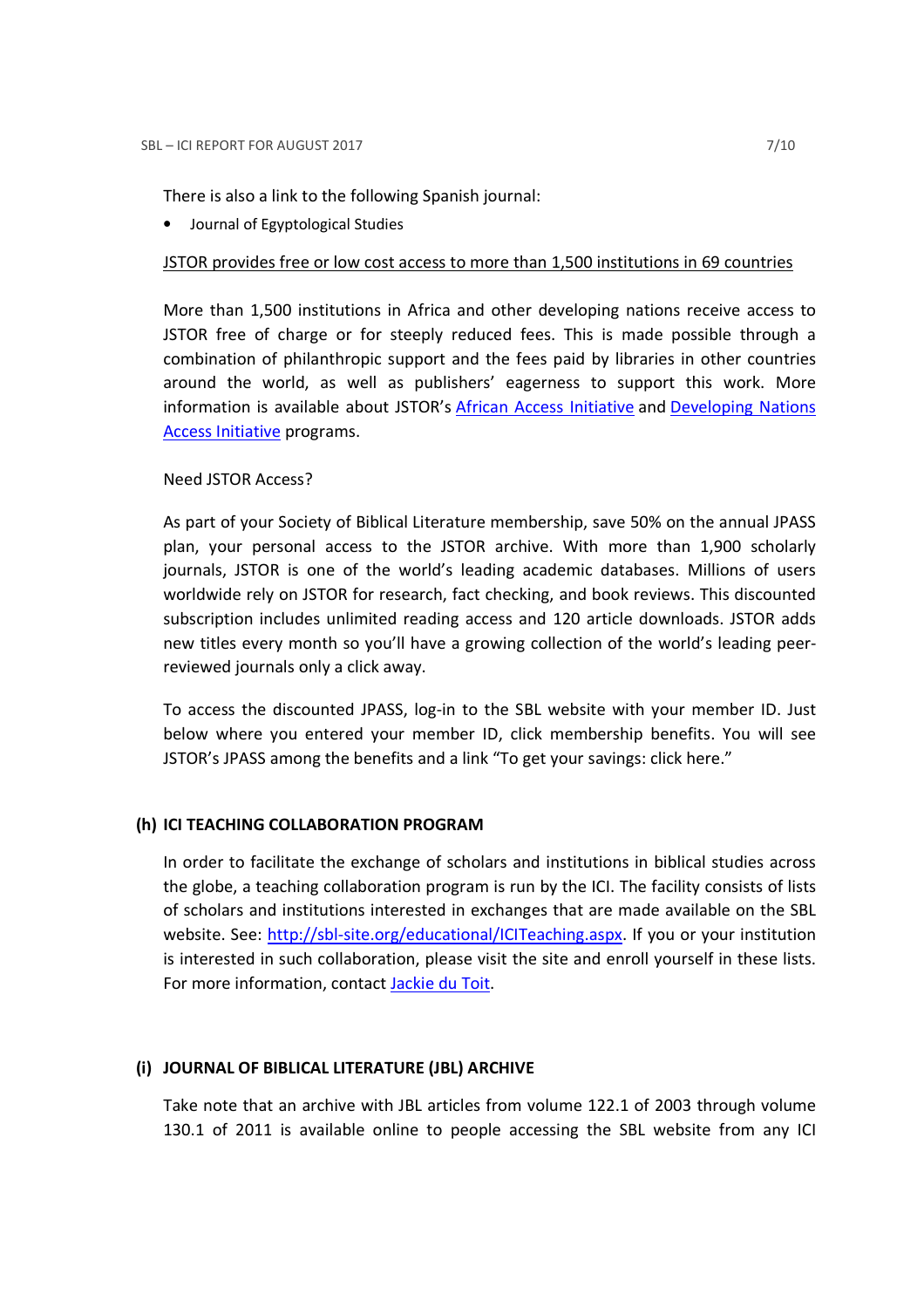country. See http://www.sbl-site.org/publications/ICI\_JBLarchive.aspx. All articles in those volumes can be downloaded for free!

## (j) THE SBL WEBSITE

The SBL website (on the SBL Press page) has a facility where one can search the full text of all SBL books! For this very convenient tool, see: http://sbl-site.org/publications/default.aspx

For searching reviews of a vast number of academic publications, see the website of Review of Biblical Literature (RBL) at (you have to log in with your membership number): http://www.bookreviews.org/

# (k) EVENTS

The SBL maintains a significant list of events taking place anywhere in the globe. For the full list please go to http://www.sbl-site.org/meetings/events.aspx

A selection of events is listed below—mainly those taking place in ICI regions. Please provide information on conferences in your region, including calls for papers, to Sharon Johnson at sharon.johnson@sbl-site.org.

## September 8-10, 2017

## Biblical Interpretation for Caribbean Renewal

Jamaica Theological Seminary will host an interdisciplinary theology conference on its campus 14-16 West Avenue, Constant Spring, Kingston 8, Jamaica W.I. The conference is co-sponsored with the Caribbean Graduate School of Theology and the United Theological College of the West Indies.

Both Caribbean residents and others with an interest in the Caribbean are invited to propose papers on any aspect of the theme of "Biblical Interpretation for Caribbean Renewal." We especially encourage papers that:

- propose priorities for biblical interpretation in the Caribbean
- address current practices of biblical interpretation in the Caribbean
- engage particular biblical texts in light of Caribbean realities

The due date for receiving proposals is July 15, 2017.

Further information on submitting proposals may be found in the Call for Papers.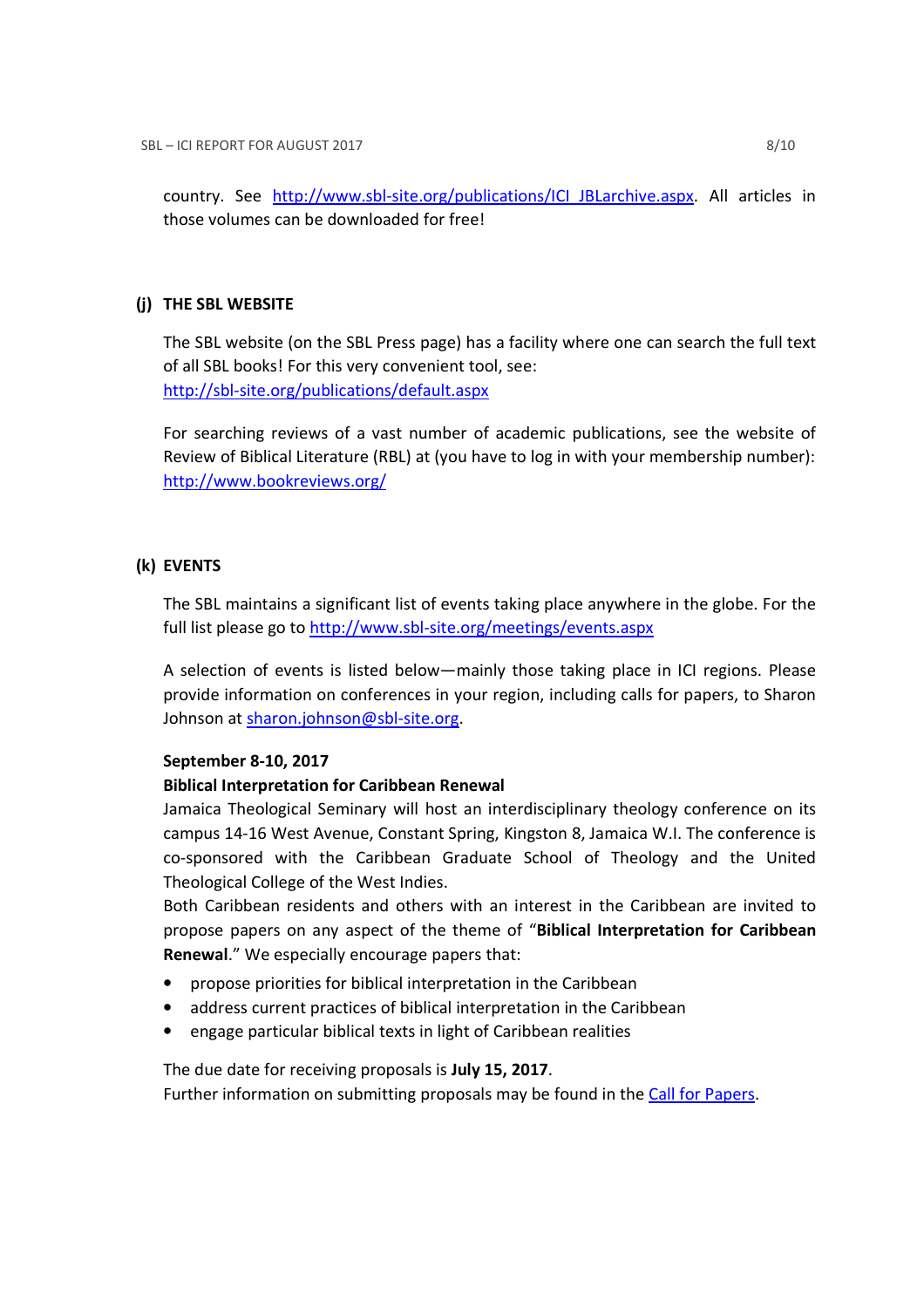For more information please visit the conference page on the website of the Jamaica Theological Seminary.

#### October 25-26, 2017

# The Dead Sea Scrolls Seventy Years Later. Manuscripts, Traditions, Interpretations, and Their Biblical Context

John Paul II Catholic University of Lublin, Poland.

The huge impact of the scrolls on the field of biblical studies (in its most expansive sense!) makes it imperative that we undertake today an effort to examine and review the large field of Dead Sea Scrolls studies. The seventieth anniversary of the first discoveries seems an opportune time. The conference creates a platform for scholarly exchange concerning the present state of professional research in the field of Qumran studies.

For more information: See http://ocs.academicon.pl/index.php/test/DSS2017

November 18-21, 2017

2017 SBL Annual Meeting Boston, Massachusetts

https://www.sbl-site.org/meetings/Annualmeeting.aspx

November 17-20, 2017 International Qur'anic Studies Association Meeting (Held in conjunction with the SBL/AAR Annual Meetings) Boston, Massachusetts http://www.iqsaweb.org/

July 30 – August 3, 2018 2018 SBL International Meeting Helsinki, Finland https://www.sbl-site.org/meetings/Internationalmeeting.aspx

#### (l) SBL EDUCATIONAL RESOURCES FREELY AVAILABLE

There are links to numerous educational resources on the SBL website. The following are freely available: (i) Resources on Teaching the Bible; (ii) Freely downloadable Hebrew, Greek and Transliteration fonts (amongst others); (iii) Resources on Bible translations and commentaries; and (iv) Research tool resources. See http://sbl-site.org/educational/default.aspx